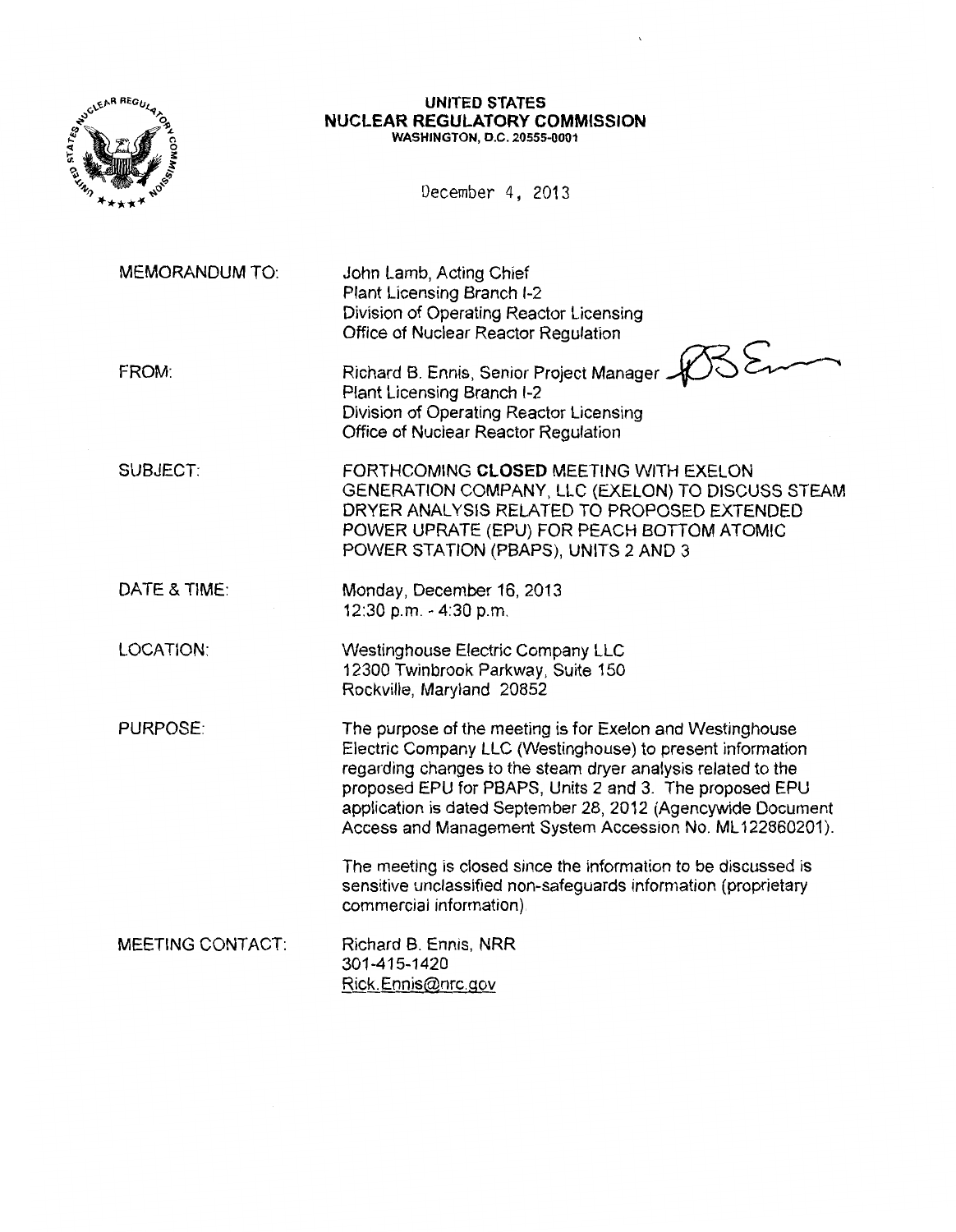J. Lamb

PARTICIPANTS:

Participants from the U.S. Nuclear Regulatory Commission (NRC) include members of the Office of Nuclear Reactor Regulation (NRR), NRC Contractors, Exelon and Westinghouse.

| <b>NRC</b>             | Exelon                                                     |  |
|------------------------|------------------------------------------------------------|--|
| <b>Rick Ennis</b>      | Kevin Borton                                               |  |
| Chakrapani Basavaraju  | Ken Ainger<br>John Rommel<br>Steve Minnick<br>Ron Janowiak |  |
| <b>NRC Contractors</b> | Brian Voll<br>Joe Ferrante<br>Westinghouse                 |  |
| Steve Hambric          | Warren Alford                                              |  |
| Vik Shah               | <b>Greg Vincent</b>                                        |  |
| Samir Ziada            | Tom Zalewski                                               |  |
|                        | Dave Forsyth<br>Gianluca Longoni                           |  |
|                        | David Suddaby                                              |  |

Docket Nos. 50-277 and 50-278

Enclosure: Agenda

cc w/encl: Distribution via Listserv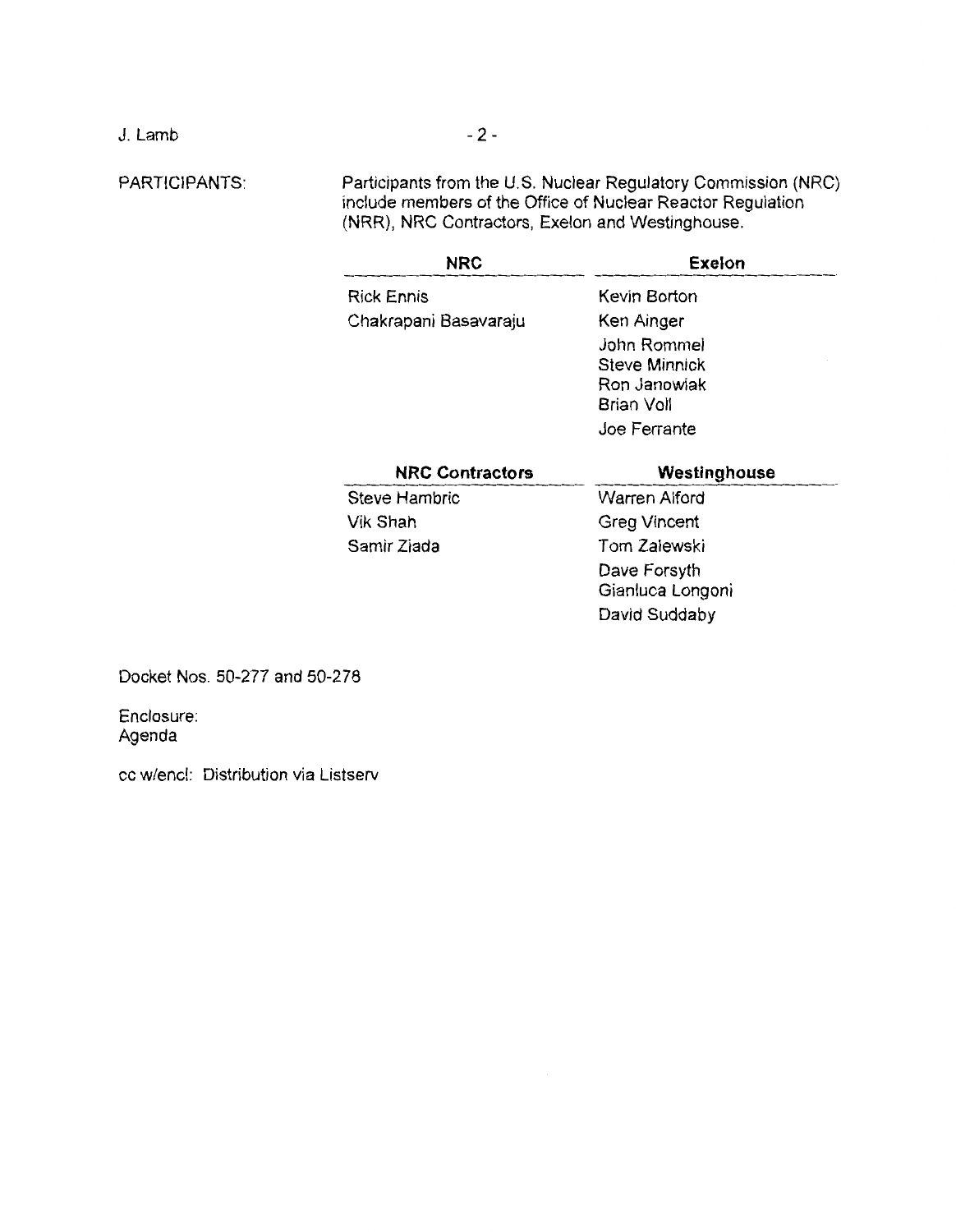# AGENDA

# U.S. NUCLEAR REGULATORY COMMISSION

## FORTHCOMING CLOSED MEETING WITH EXELON

### December 16, 2013

### 12:30 p.m.-4:30p.m. Eastern Standard Time

The following topics will be covered:

- 1. Meeting Objectives
- 2. Changes to the Steam Dryer Analysis Model
- 3. Preliminary Results of the Revised Analysis
- 4. Modifications to the Replacement Steam Dryers as a Result of the Revised Analysis
- 5. Power Ascension and Benchmarking of the Model
- 6. Schedule for Submittal of Revised Analysis
- 7. Schedule for Response to NRC Staff Requests for Additional Information
- 8. Overall Project Schedule